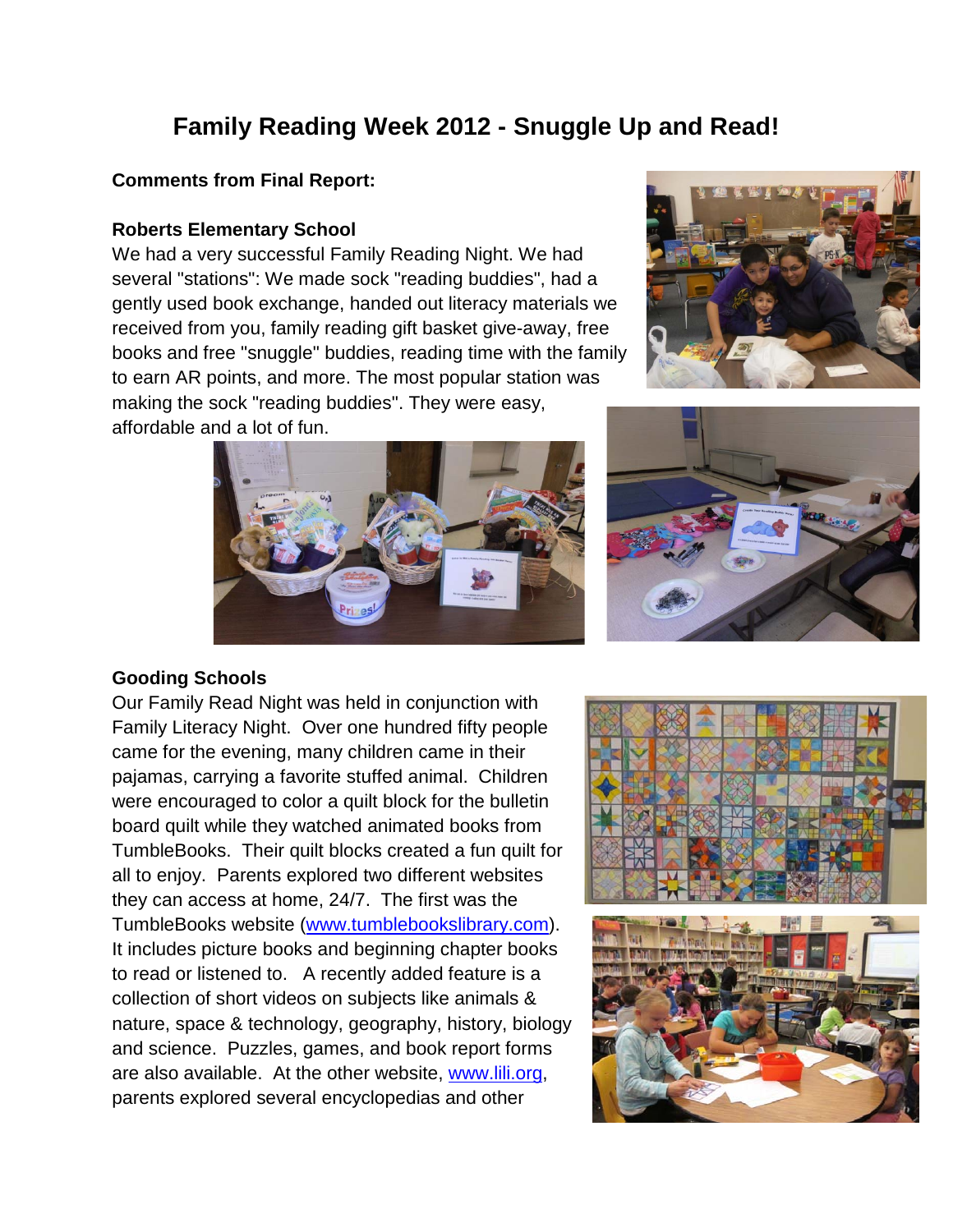elementary research sites. The World Book Encyclopedia is available there at three different reading levels. Drawings were held for prizes including books, blankets, book covers, and posters. We shared milk (complements of the Idaho Dairy Council) and cookies. Parents and students traveled to classroom for Family Literacy activities.

## **Camas County Public Library**

Watching the kids act out the books. They were really cute. Also seeing the enjoyment on the younger kids faces. They really had fun. We drew for the bags all the kids loved seeing other kids win. Everyone enjoyed the evening.







## **Jerome Public Library**

We do not usually hold many weekend events because of our short staffing on



Saturdays, however we planned a special family reading party for Saturday, November 17th. The party was a huge success! We had many families, including a few that do not normally attend programs or visit the library often. I had taught a Math & Science workshop earlier that week at Head Start. It was great to see a couple of the families from that workshop at the Saturday event. We held two main programs during FRW. Our Teddy Bear Sleepover was as

successful as ever and I was very pleased with our Family Reading Party. The party on Saturday consisted of six literacy centers, a snack center and they could grab their free family book before they left. We also displayed a preview of the Math & Science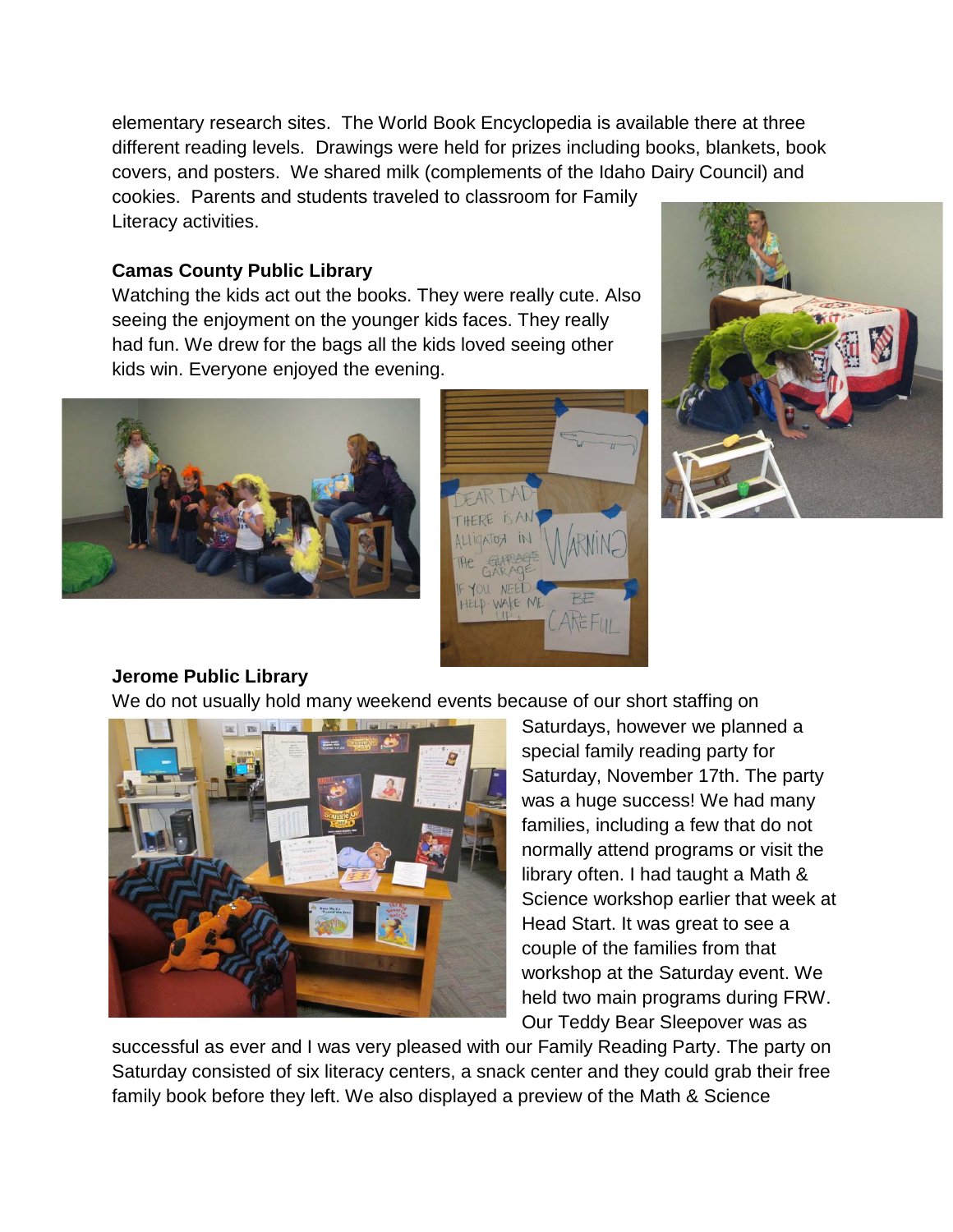workshop we will be offering in the Spring. We offered a "Snuggle & Cuddle" reading log program for that week and had a lot of families take home reading logs. We only had one family turn theirs in however, but were still pleased that families were taking the initiative to read together as a family at home.



## **Meridian Library District**





invited families to attend this event in their pajamas where they received a gameboard with 10 different tasks to mark off completion. We set up stations throughout our library that included literacy skills as well as math and science skills. At each station we had games or challenges revolving around each skill. Once they completed one activity they could mark it off and move on to the next. Once all were completed they got a snack of hot chocolate and a cookie and they got to pick a book. We had a huge turnout and everyone seemed to love it! Some of the popular challenges were retelling stories with puppets, making a boat out of tinfoil that could float, memory games, the construction area (block and straws and connectors), and much more! It was a great success; however we'll be cleaning up for the next few weeks. :)



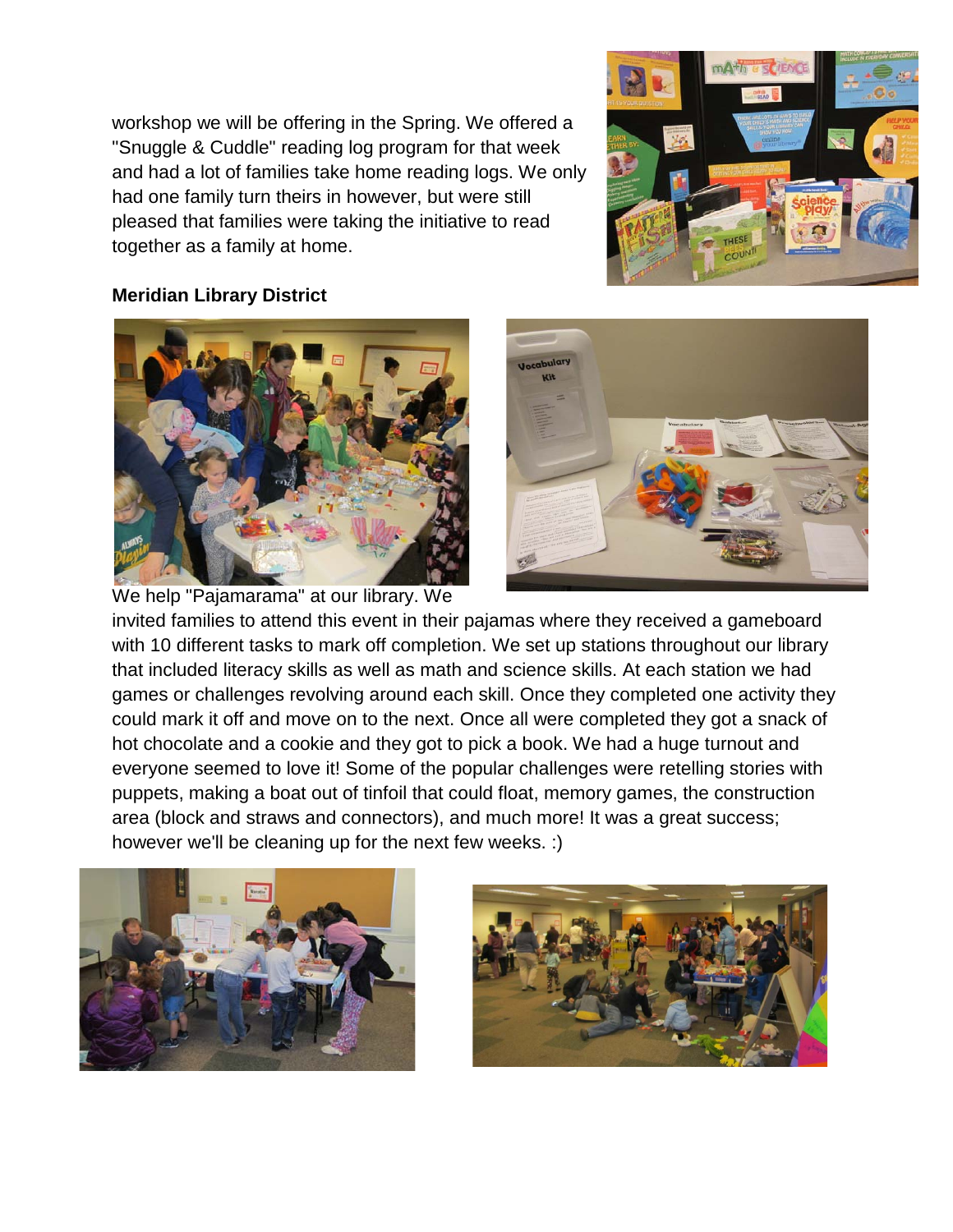## **Cambridge Library**

We had the children "buddy read" with a teen volunteer, or an adult from favorite books. We had a special display of books parents would remember from their childhood to share with a child, their own or another. Children were encouraged to wear PJ's if they wanted and chose a free book ( thanks to you at ICFL). We also served hot chocolate and cookies for parents and children. I will forward some photographs. Thanks for all your support.





## **Twin Falls Public Library**

The biggest hit at our Family Read Week event was the

bear bead necklace making. The kids thought it was a lot of fun and they all wanted to make one. They all enjoyed the story time. The books read were "Bedtime for Bear" by Brett Helquist and "Bedtime for Mommy" by Amy Krouse Rosenthal.

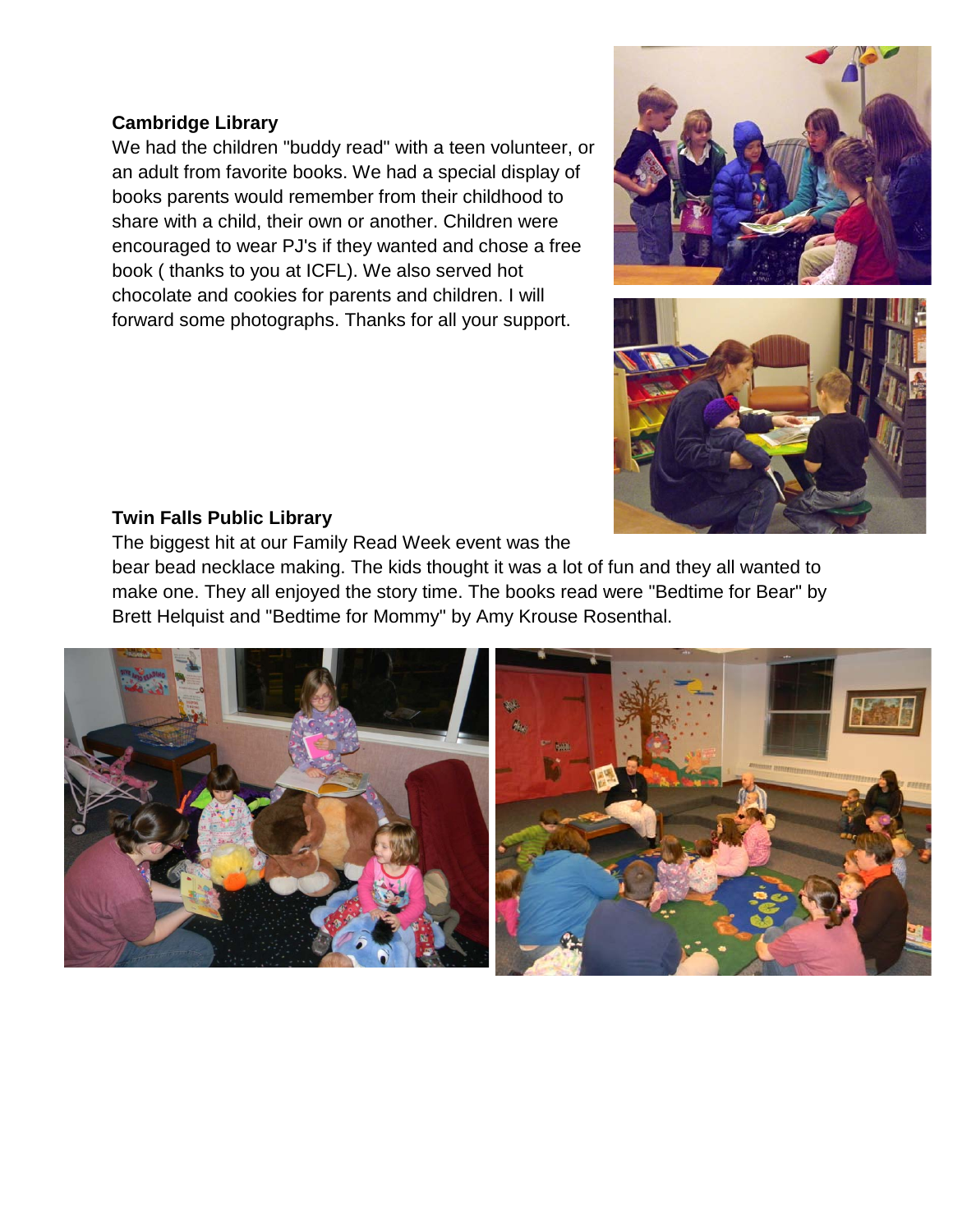## **Buhl Public Library**

Combined Fun with Math and Science and Family Reading Week I think that the family program on Saturday was great fun because the children and their parents interacted to do the activities and we had great presenters. One of the presenters was a board member who is a former teacher and loved the idea of preschool STEM readiness. Some of the parents said that they do many of the activities already but didn't know that they involved science and math skills. We had moms and their children making teddy bears and quilts to snuggle them up in.(paper ones) The most fun was seeing the excitement the audiences all displayed with all of our programs. That is what makes it all worth it.







## **More Comments from Final Report:**

All of our programs were fun and successful. We did try a new activity this year though. To kick off FRW, we offered families a chance to come to the library for a scavenger hunt. I took photos of recognizable places in the library such as special displays, the libraries globe, and certain areas in the library such as New Books, YA, the circ desk, holiday books and more and created a hunt game card. When an area was found during the hunt, the kids took a photo sticker out of an envelope near the area and placed it on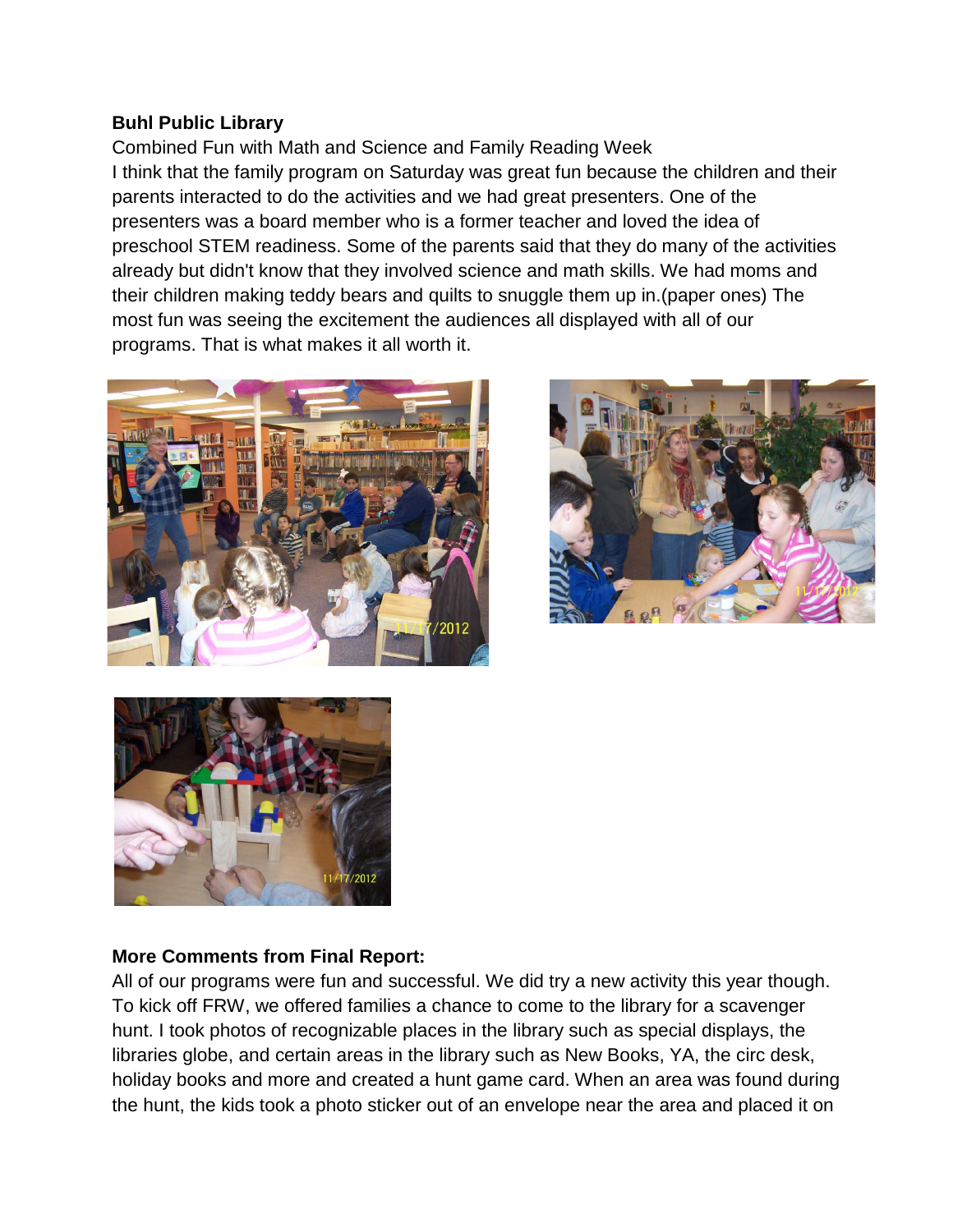their hunt card (the sticker and the game card section had an identical picture). When their game card was full, the child was able to choose a treat from a treasure box. Each family member was also able to enter for a chance to win one of four stuffed book bags. Families really seemed to enjoy this program!

We had a stuffed toy sleepover, following the suggestion on the CD. Most of the children brought a toy to the evening program, and came back for storytime the next day to pick them up. We took lots of pictures and had the children put together books as our early literacy activity for the week. We actually had more people at storytime than we did at the evening program because many of the children brought different adults.

We put together a special weekend storytime where we encouraged children to come dressed in some fun pajamas and to bring their favorite stuffed animal. We had such a cute array of little stuffed friends join us for the books and activities! After the stories the families were invited to come to the craft area of the room where they could have a "bedtime snack" of milk (provided by the Idaho Dairy Council) and cookies, and where they could make a little bed craft for their stuffed animal to sleep in. We had several parents come up to us afterward and rave about how much fun they and their kids had!

Oakley Elementary sponsored a Family Reading Night with a story time. Three books were presented by three local adults. Families were given time to read together after the story time. Refreshments were served.

Following up the Summer Reading theme of Dream Big, we called our program Make your Dreams Come True. We invited Rachel Sharp, a local illustrator of children's books, who has become quite successful at a very young age in spite of the fact that she could not afford college. She showed the audience how she used her computer to draw, and then led them in a drawing lesson. Our little meeting room was PACKED!

We had a special story time and Teddy Bear Sleep over.

The Reading Rascals (Babies - Preschool) brought their teddy bears to the program and snuggled up and read with them. We had a pajama party set up with snacks and snuggle-spots. The snuggle-spots were just pillows and bean bags that families could snuggle up and read at. All in all I think it was a great success!

This year we hosted a Teddy Bear Sleep over and the kids- and parents- had a fabulous time! Parent after parent thanked us for hosting such a fun and unique program. There were a few tears at the end of the evening; it was hard to say good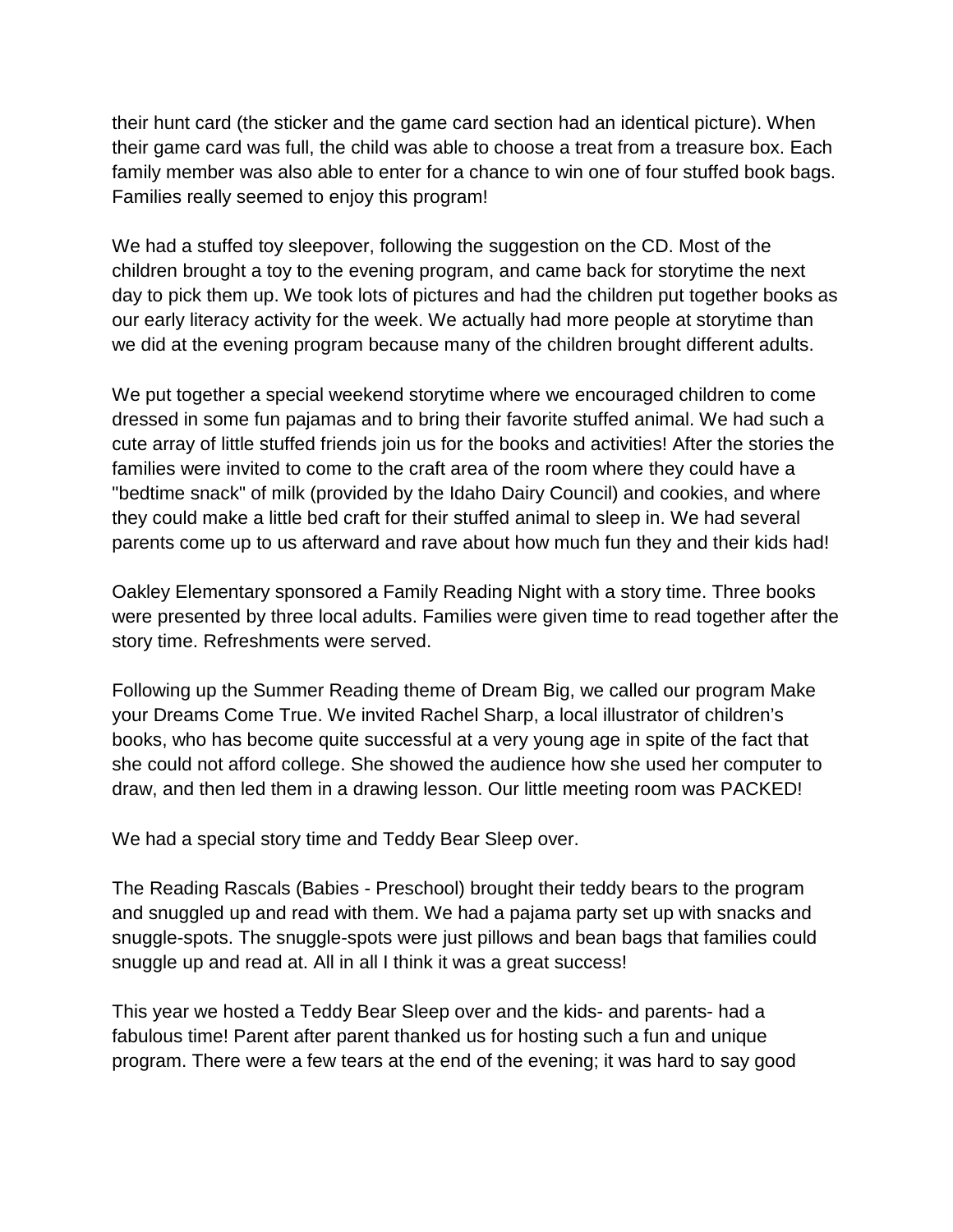night to our stuffed friends. We decorated photo frames and had them available to pick up the next morning with a photo of all the fun our friends had that night.

We held a Snuggle Up and Read event at the library on Wednesday night with 41 attendees. We read stories, made a craft basket and served a teddy bear trail mix for the kids to put in their new baskets. We also crashed the school's Family Fun Night and handed out about 36 books there. We had a drawing for a free family rural library card at both of these functions. While at the school, a Girl Scout Troop was gathering items for children and families staying at the Ronald McDonald House. We gave them 24 books to be distributed to the children who are hospitalized during the holiday season.

Corduroy the Bear came. We had chili, hot dogs, books, a craft, face painting and a storytim. We also had a family drawing and free books!

The Most successful part of our activity was having adults and teens interacting with the younger children, reading them the stories and doing the activities with them. Each book that was read at our activity had an activity along with it. The activities included puzzle races, Bingo, puppet play, sing-along, and stuffing a mini bear! The parents had just as much fun as the kids did! A new parent to the library seen me at the local Walmart and said how much fun she and her 2 children had at the library activity. That is a great plus for us.

We had the children "buddy read" with a teen volunteer, or an adult from favorite books. We had a special display of books parents would remember from their childhood to share with a child, their own or another. Children were encouraged to wear PJ's if they wanted and chose a free book ( thanks to you at ICFL). We also served hot chocolate and cookies for parents and children. I will forward some photographs. Thanks for all your support.

This was the first time we have hosted a Family Reading Night at our public library. It was a huge hit!! We set up a table with the free books for the family. And a snack table with chocolate chip cookies and milk. Then we had a craft for the kids to do. The kids seemed to have a ton of fun as well as the grownups. I have a few pictures to share with you guys too.

I used the books to read aloud, and we had enough duplicate copies to give each K student their own copy to take home and keep. I made a bookmark to go with the books so the parents were aware of the involvement of the Idaho Commission for Libraries. The children loved the book, "Bedtime for Bear". My focus was on kindergarten students, and the importance of sharing our joy in books & reading.